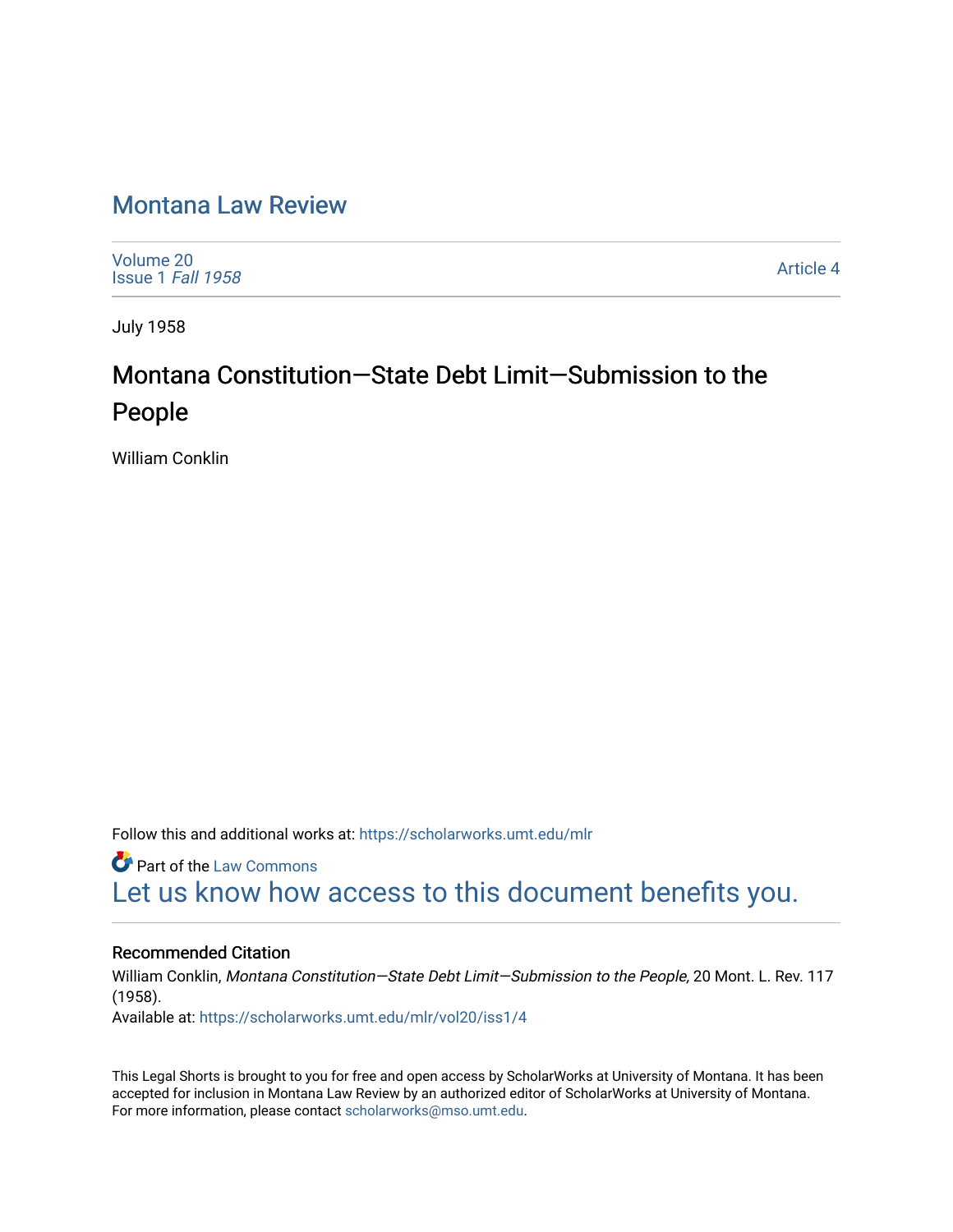## *RECENT DECISIONS* Conklin: Cottingham v. State Board of Examiners

MONTANA CONSTITUTION - STATE DEBT LIMIT - SUBMISSION TO THE PEoPiE-In the 1950 general election the Montana electorate adopted Initiative Measure Number 54' which created an honorarium for Montana veterans of World War II from funds to be raised by a twenty-two million dollar bond issue, redeemed by a cigarette tax. The Montana Legislative Assembly in 1957 enacted a law which amended this initiative by providing for payment of an honorarium to Montana Korean War veterans on the same basis,' and by authorizing a bond issue of six million dollars to be redeemed by an additional cigarette tax. No provision was made for submitting the amendment to the electorate. An action to determine the constitutionality of the bill was brought by a citizen against the State Board of Examiners on the ground, among others, that it violated Article XIII, Section 2, of the Montana Constitution in creating a debt or liability in excess of \$100,000 without having been submitted to the people at a general election.' On appeal to the Montana Supreme Court from a judgment sustaining the bill, *held,* affirmed. Only those debts or liabilities which look to *ad valorem* taxes for their retirement must first be presented to the people, and not those secured by excises or licenses. *Cottingham v. State Board of Examiners,* 328 P.2d 907 (Mont. 1958) (Justice Adair dissenting).

That an initiative or referendum may be amended by the legislature seems to be a well established rule in Montana.' But such an amendment must still conform to constitutional limitations on legislative powers.<sup>5</sup> The question in the instant case is whether the Korean bonus amendment is within such constitutional limits.

In interpreting similar constitutional debt limitations the courts of other states generally use what could be called the "special fund doctrine." Although not recognized by all courts which follow the doctrine, a special fund generally has two important facets. The debt created must be secured solely by a special fund and not by the general faith and credit of the state, *i.e.,* the bonds must specify that they are to be retired only by the special fund involved. Futhermore, the special fund itself must be created by the imposition of fees, penalties, or excise taxes as distinguished from ad valorem or property taxes.<sup>6</sup>

This doctrine, however, was rejected by the Montana Supreme Court in the following specific language in *State ex rel. Diederichs v. State High*way Commission:<sup>7</sup> "The fact that a special fund is created by the imposition of the license or excise tax on motor fuels with which to pay the

- 'Laws of Montana **1951,** at **781.**
- 'Laws of Montana **1957, c.** 44.

'See Bottomly v. Ford, 117 Mont. 160, 157 P.2d 108 (1945).

8State ex *rel.* Goodman v. Stewart, **57** Mont. 144, **187** Pac. 641 **(1920).**

6Annot., **100** A.L.R. **900 (1936).** This annotation Indicates that some courts look only to the existence of a special fund, while others look to the character of the impost levied as well.

**'89** Mont. **205, 296** Pac. **103 (1931).**

Published by ScholarWorks at University of Montana, 1958

1

**<sup>&</sup>quot;MONT. CONST.** art. XIII, § 2 provides in part: "The legislative assembly shall not in any manner create any debt . . . which shall singly, or in the aggregate with any existing debt or liability, exceed the sum of one hundred thousand dollars **(\$100,000) .. .**unless the law authorizing the same shall have been submitted to the people at a general election and shall have received a majority of the votes cast for and against it at such election."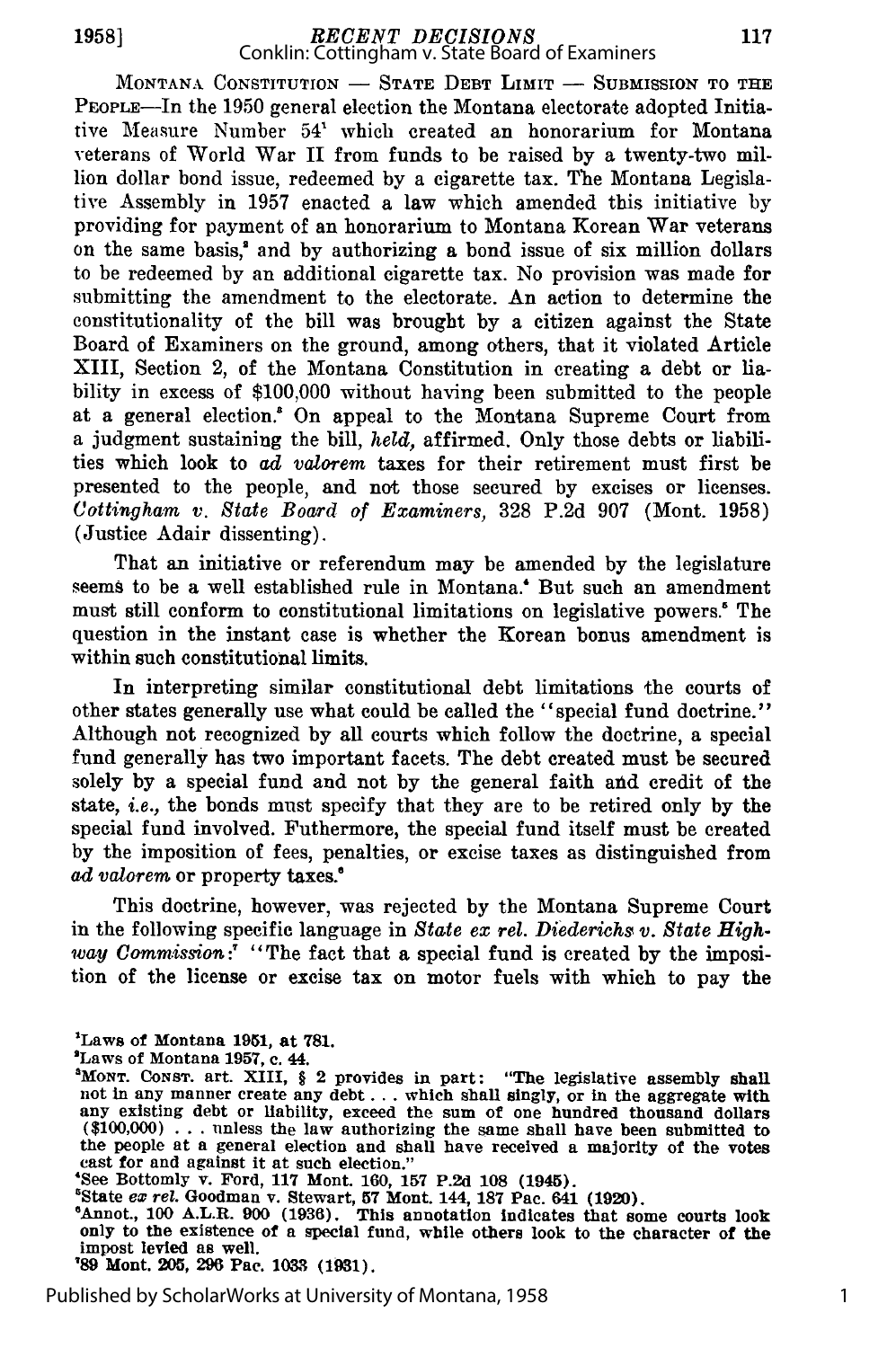debentures is of no importance." The principal argument in the case was that the bill in question did not create a debt, but the court held that it did create a *liability,* which was sufficient to bring the bill within the debt limitation of the Montana Constitution.

Shortly after the *Diederichs* decision Article IX, Section 2, of the Montana Constitution was amended to provide that the names of those voting on any levy, debt, or liability, must appear on the last tax roll of the state.<sup>8</sup> While there has been no change in Article XIII, Section 2, the court in the instant decision construed the two sections together and, relying heavily upon a New Mexico decision,' concluded that since only property taxpayers are qualified to vote on such a debt limit question, debts secured by the levy of other than property or *ad valorem* taxes need not be submitted to them." The court said that the amendment of Article IX, Section 2, effected an amendment of Article XIII, Section 2, impliedly changing the phrase "debt or liability" to "debt or liability looking to ad valorem taxes for their retirement."" Therefore since the bond issue in question involved only a cigarette excise tax it did not require submission to the voters.

Under the rationale of the present case the *original* twenty-two million dollar bond issue need not have been submitted to the people. Indeed, the power of the Montana Legislature to create any debt, no matter how large, is now virtually unlimited so long as that debt is secured by an excise tax.

The dissenting opinion insists that the *Diederichs* case is controlling, and asserts that if revenue from excise sources is diverted from the general fund in this manner, the entire burden of the state's general expenses will eventually fall on the property taxpayer. Consequently, he has a substantial interest as a property taxpayer even in debts secured by excise taxation.

At least one court has taken the position that a debt limit clause is inserted in a constitution simply to establish a maximum indebtedness that might at any time be created by the legislature alone.<sup>12</sup> In spite of the fact that special fund bonds may not look to the state general fund for retirement, the State has a strong moral obligation to back these bonds. If a state were in poor financial condition it might not be altogether desirable to remove this obstacle to increasing state indebtedness. On the other hand, the aggregate debt limitation of \$100,000, established at statehood may well be insufficient in light of today's costs, and not at

118

<sup>8</sup> MoNT. CoNST. art. IX, **§** 2, reads today in part as follows: "If the question submitted concerns the creation of any levy, debt, or liability the person, in addition to possessing the qualifications above mentioned, must also be a taxpayer whose name appears upon the last preceding completed assessment roll, in order to entitle him to vote upon such question."

<sup>&</sup>lt;sup>9</sup>State ex rel. Capitol Addition Bldg. Comm'n. v. Connelly, 39 N.M. 312, 46 P.2d 1097, **100** A.L.R. **878 (1935).**

<sup>&#</sup>x27;Substantially the same reasoning was applied in the New Mexico case, note **9** *supra,* based on the fact that the debt limit was calculated at a percentage of the assessed property valuation of the entire state for the year preceding. Therefore, the court reasoned, the debt limit was applicable only to instances where a property tax was levied to secure the debt.

<sup>&#</sup>x27;Instant case at **916.**

<sup>&</sup>quot;Bickerdike v. State, 144 Cal. **681, 78** Pac. **270** (1904) (dictum).